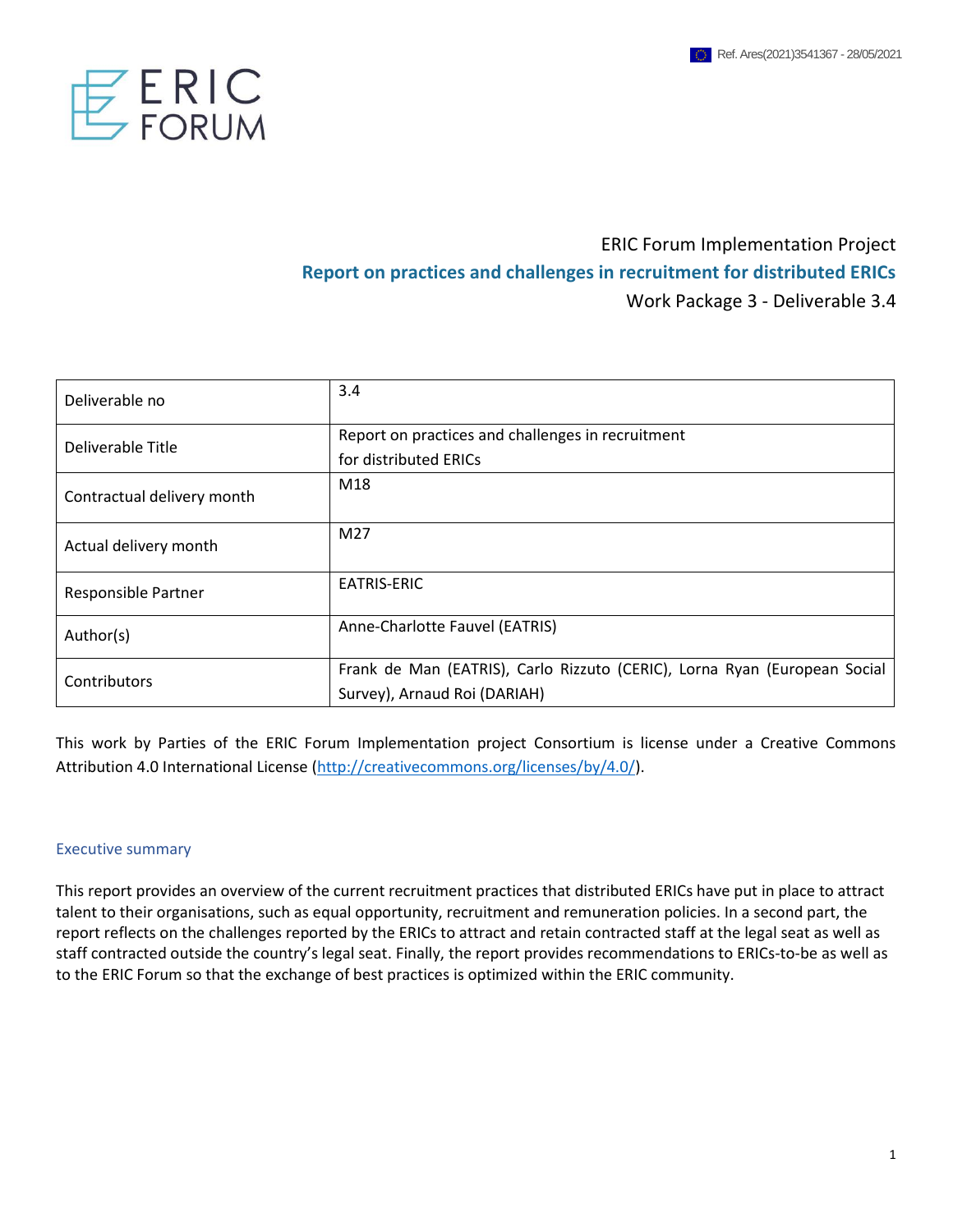

# Table of Contents

| ERICs policies and procedures for equal opportunities, recruitment, announcement, and remuneration  5 |  |
|-------------------------------------------------------------------------------------------------------|--|

|--|--|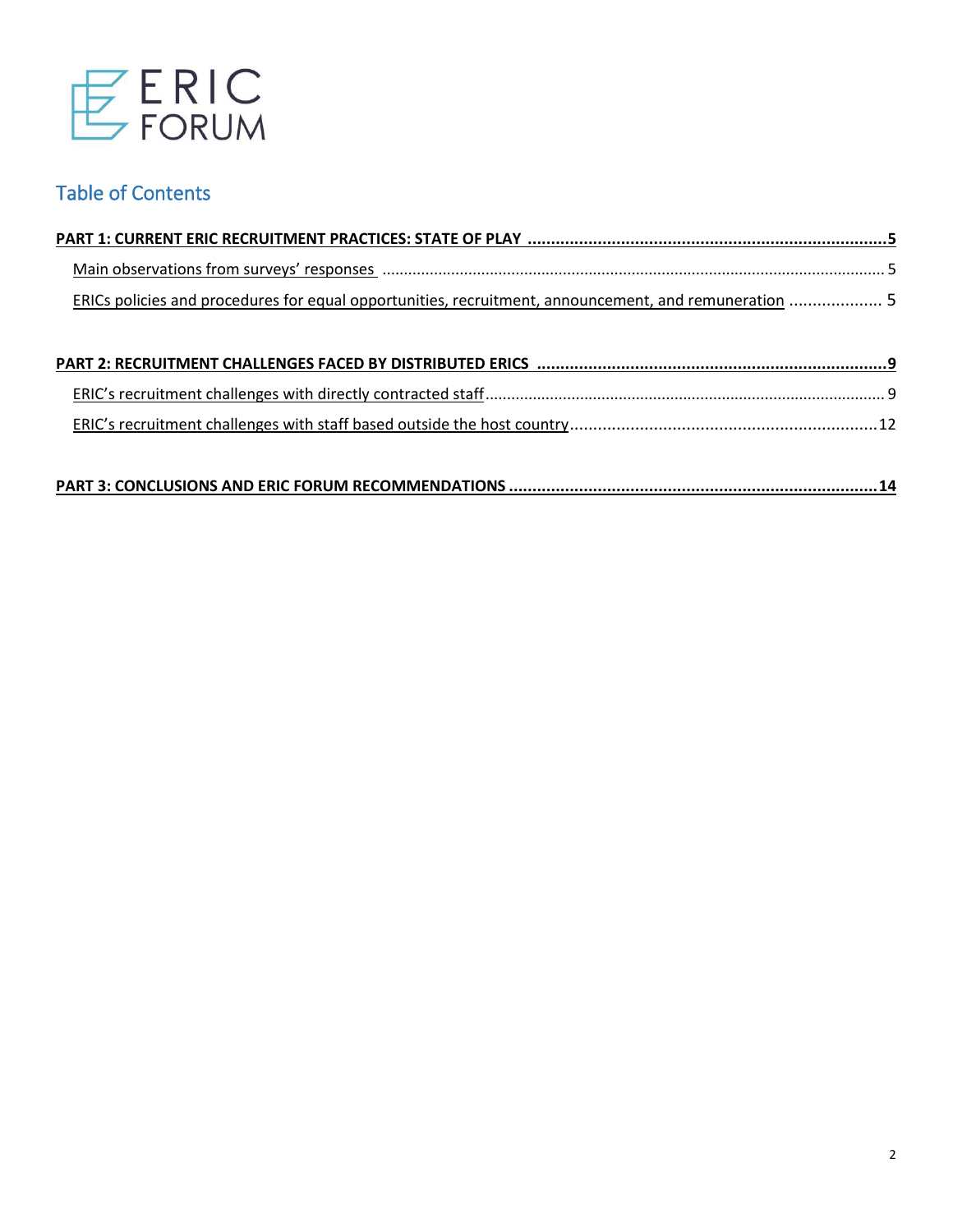

#### **Background**

As relatively young organisations, ERICs cannot under-estimate the importance of recruitment strategies and practices to support the development of their organization, right from the start of their operations. Furthermore, the recruitment and employment practices for distributed ERICs can lead to specific challenges, especially when the ERICs employs staff outside the legal seat of the organization or relies on in-kind or seconded personnel.

#### Approaches (Methods)

This report draws conclusions from a survey carried out between November 2019 and April 2020 on Recruitment, Employment, and Secondment practices. In addition, follow-up interviews with several ERICs (ECRIN, European Social Survey, EATRIS) or ERICs-to-be (ELI) took place to follow up on survey responses or to collect specific insights.

#### Results

The delivery has been delayed due to the cancellation of a workshop addressing this topic, that was initially scheduled in June 2020.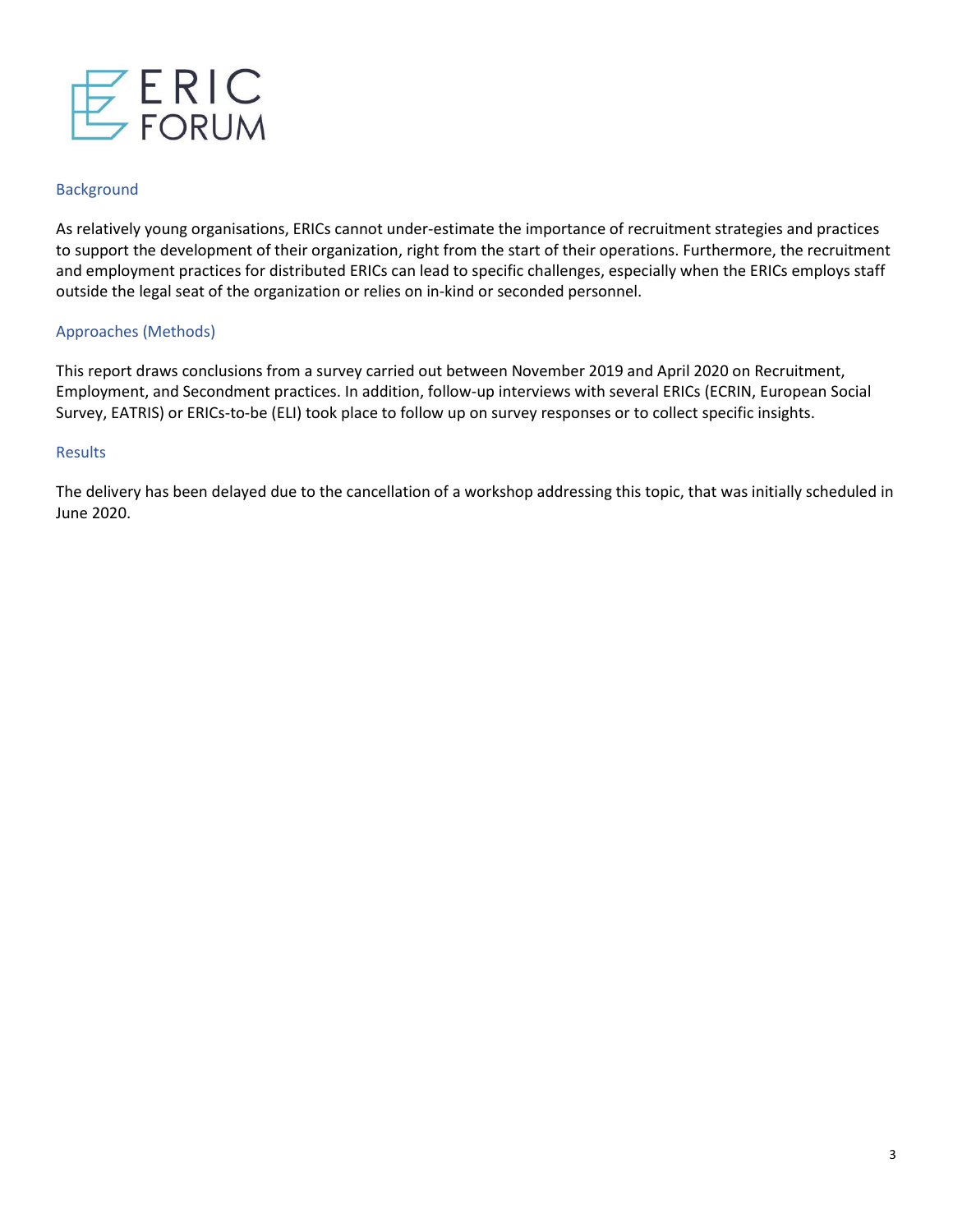

#### **INTRODUCTION**

This deliverable report on "Recruitment Practices and Challenges for Distributed ERICs" draws from the responses collected through a dedicated survey to the ERIC Forum project partners as well as bilateral interviews. The report looks at the current recruitment practices put in place by distributed ERICs and addresses the challenges they face when recruiting and retaining talent.

Unlike single-sited ERICs, distributed ERICs usually rely on relatively smaller size teams (between 10 and 20 employees on average for the seat and hub), do not establish a formal department for human resources management and may dedicate less resources for a comprehensive recruitment and talent retaining strategy. In addition, distributed ERICs closely rely on additional human resources located at the nodes which may lead to additional complexity for recruitment as well employment practices.

This report exclusively focuses on recruitment practices although, unavoidably, also touches upon employment conditions and practices put in place by distributed ERICs and draws comparison with policies and procedures established or foreseen by single-sited ERICs. An upcoming deliverable due for publication in June 2021 will provide best practices guidelines in employment and secondment for ERICs and will further outline the challenges brought by secondment and in-kind personnel referred in Part 2 of this report.

Part 3 of this report summarises the main conclusions of this report and challenges that may lay ahead for ERICs, and pushes forward recommendations for actions to be undertaken by the ERIC Forum.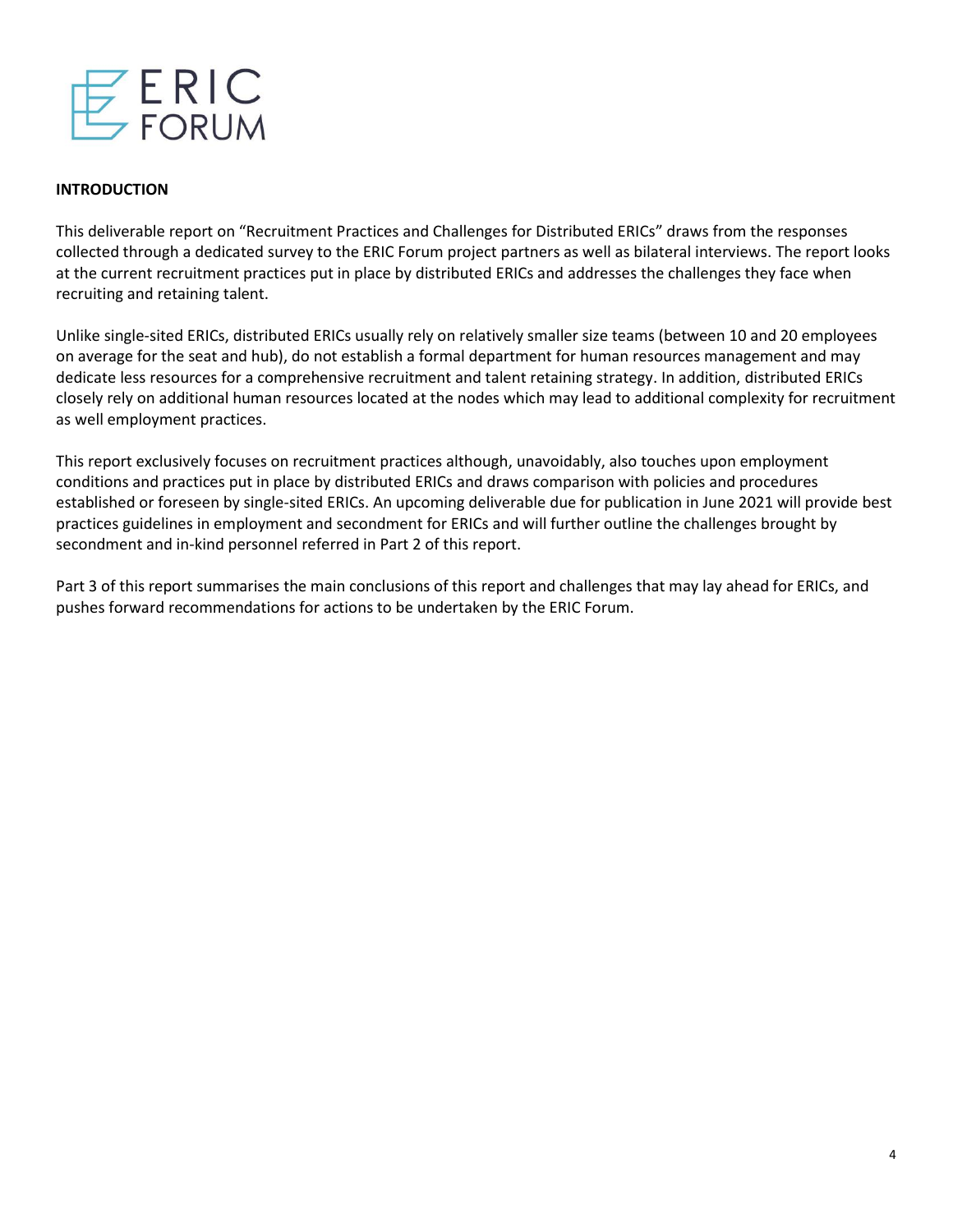

## **Part 1: Current ERIC recruitment practices: state of play**

### 1. Main observations from surveys' responses

Most respondents (14 out of 18 ERICs) answered that they do not have a department dedicated to human resources (HR) matters, which is understandable given the relatively small size of ERICs teams (usually less than 20 persons). Recruitment from advertising to the selection is handled by the ERIC itself, although in some rare cases, some ERICs (e.g. ECCSEL, BBMRI) mentioned that recruitment and other HR functions were outsourced to an agency for executive positions that may require access to a larger pool of candidates. Third party remains an exception.

**In 2020, the majority of ERICs has taken steps towards formalizing their recruitment practices**. Most state they put in place a recruitment procedure (14), an equal opportunity policy (13), a formal remuneration policy (13), and an advertisement policy (9), at least in practice.

**For ERICs hosted in other institutions**, the approach required less attention as they **either follow the procedures set up by the host institution** (e.g. staff of the European Social Survey are all directly employed by the City University of London) or **created their own policy drawing from their host's existing procedures** (for example, JIV adjusted its recruitment policy from the Dutch Research Council, and ECCSEL from the Norwegian University of Science and Technology).

When asked about advertising channels of their vacancies, responses from ERICs remain limited, and they mostly referred to the following:

- ERIC's own dissemination channels (social media accounts, webpage, nodes' contacts/networks)
- channels relevant within their own scientific community (e.g. CERN's recruitment portal)
- national employment agencies
- $\bullet$  the EU's Job Portal, EURAXESS<sup>1</sup> and
- interdisciplinary scientific publications, such as Nature.

The involvement of ERICs in the recruitment of their staff may vary as most mention they have directly employed staff as well as seconded staff and in rare cases, personnel contributed in-kind.

## 2. ERICs policies and procedures for equal opportunities, recruitment, announcement and remuneration

The basic principles of ERICs' recruitment and employment policies are provided in the Statutes, and usually include the following:

- **ERIC is an equal opportunity employer**: Nondiscrimination principles shall be followed for recruitment and employment: EU-OS (Art. 26); CLARIN (Art. 23); DARIAH (Art. 28); EMSO (Art. 24); CESSDA (Art. 17); LifeWatch (Art. 12); ESS (Art. 24); EMBRC (Art. 24); ICOS (Art. 21); EUBI (Art.10).
- **Employment contracts shall follow national laws of the country in which the staff is employed** (CLARIN; DARIAH; EU-OS; EMSO; EMBRC).

<sup>1</sup> <https://euraxess.ec.europa.eu/jobs>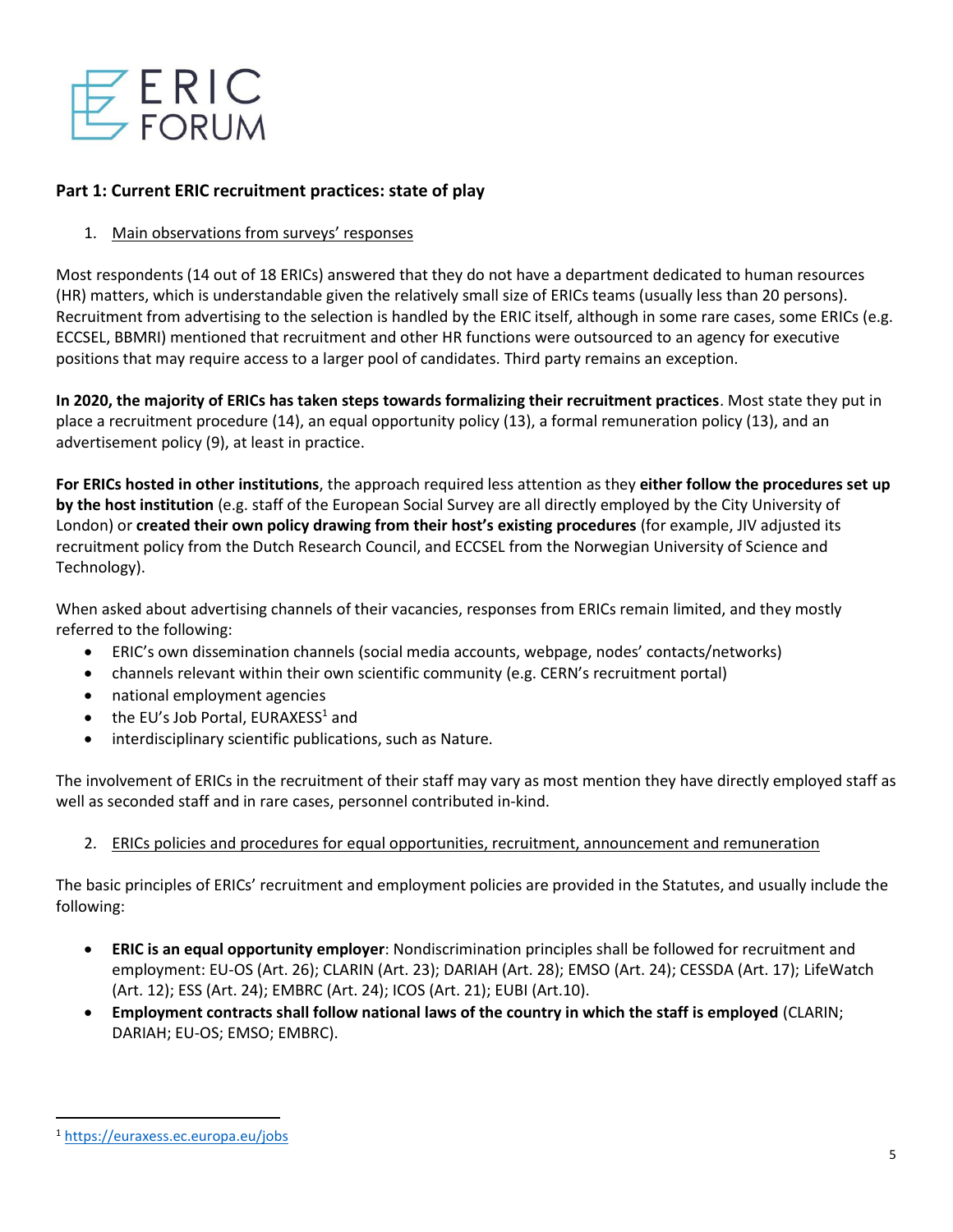

• ERIC shall advertise all vacancies (DARIAH, ICOS) and shall set **an adequate time-period for the receipt of applications**; ERIC shall not offer any position to any applicant before the lapse of the abovementioned time period (EMBRC; DARIAH).

# *2.1 Equal opportunities policy*

**13 ERICs stated they set up an equal opportunity policy**. Those policies though not detailed in the survey responses usually ensure that ERICs follow transparency and non-discriminatory principles in their recruitment procedures, employment practices as well as in their standard operations. Some ERICs have ensured that their commitment is reflected in their job offers. For example, DARIAH's vacancies include the following statement: "DARIAH ERIC is an equal opportunities employer and is committed to employment policies, procedures and practices which do not discriminate on grounds such as gender, marital status, family status, age, disability, race, religious belief, sexual orientation or membership of the travelling community."

It is important to acknowledge that in addition **several ERICs show pro-activeness and have chosen to give preference to candidates belonging to a discriminated group**. For example, EU-OPENSCREEN will give preference to candidates with disabilities. Prep-ERICs such the Extreme Light Infrastructure (ELI) also expressed their intention of pro-actively implementing a gender equality and diversity policy through their recruitment practices by actively encouraging young female talents to apply for ELI positions.

In other cases, equal opportunities policies also impact the ERIC's governance bodies, in the case of the European Social Survey, the "composition of any body or committee of the ESS ERIC shall reflect an appropriate gender balance and a general balance of skills."

Reflecting their commitment to transparency, **some ERICs explicitly included in their equal opportunities policy their intention to publicly announce all vacancies** (ECCSEL, ICOS).

As the European Commission recently announced Gender Equality Plans will become mandatory for research organisations receiving Horizon Europe funding as of 2022, pro-activeness towards supporting gender equality through recruitment practices and beyond should soon become a priority shared by all members of the ERIC Forum.

## *2.2 Recruitment policy*

**14 ERICs confirmed they had a recruitment procedure in place.** The level of details of ERICs' existing recruitment policies and procedures very much varies, and usually include the equal opportunities principles cited above. Based on the responses collected and DARIAH's detailed input, **recruitment procedures include the four following steps**:

- Step 1 Preparing the recruitment: analysis of the needs, drafting of the job description, defining internal responsibilities.
- Step 2 Finding the right candidates: job announcement and active search (advertisement strategy national, international, channels) for candidates, possible outsourcing.
- Step 3 Selecting the applicants: initial screening and interview planning.
- Step 4 Onboarding the final applicant: contracting and integration.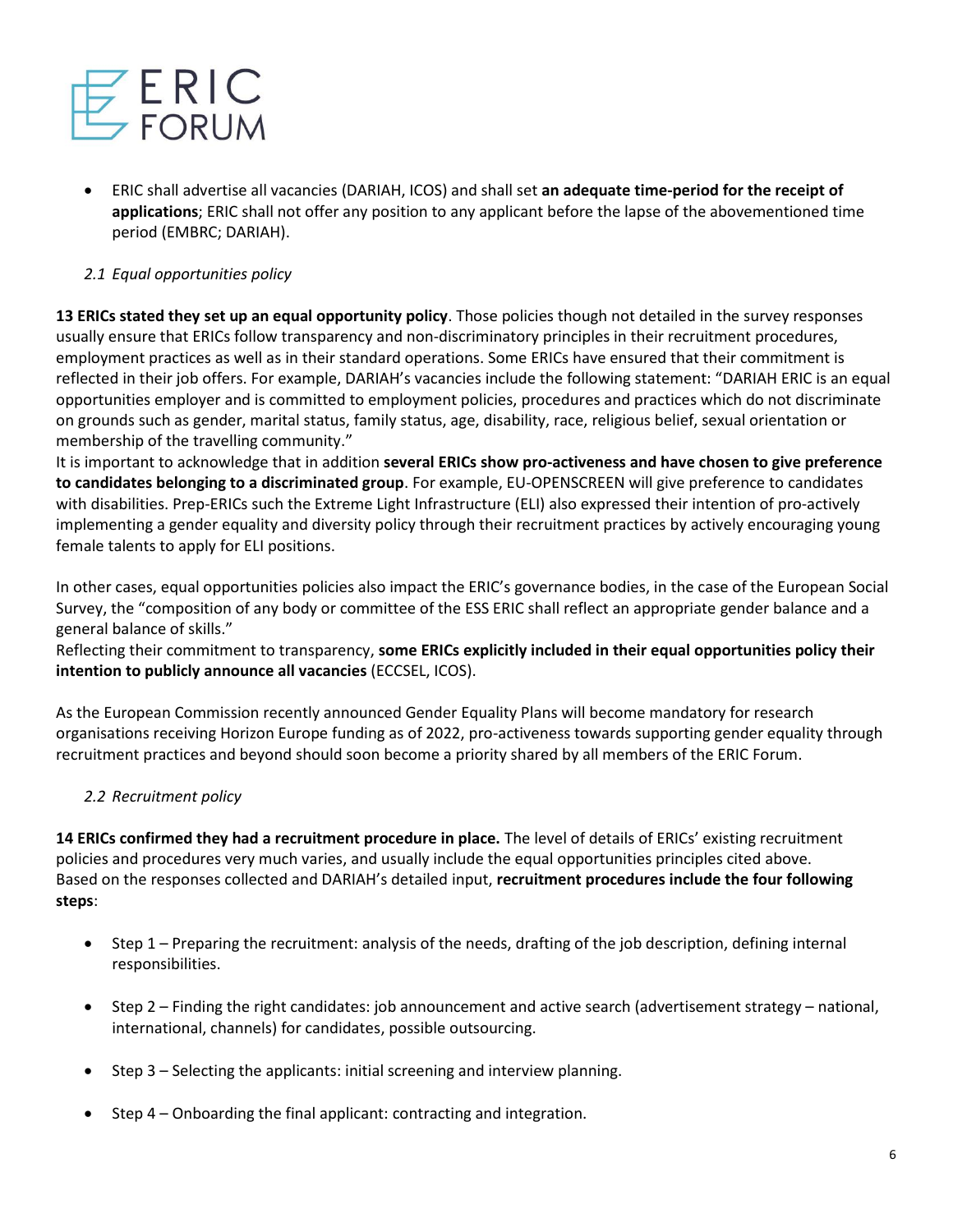

Depending on the ERIC some additional step could be foreseen in the recruitment process, such as the formal approval of the final candidate by (the Chair of) the Assembly of Members (EURO-ARGO). Recruitment procedures should remain a living document and may be adjusted throughout the lifetime of the ERIC.

## *2.3 Announcement policy*

**9 ERICs mentioned having an announcement policy in place**, rather in practice than in writing. Such policy would describe the channels used for advertisement and may include the standard duration of the vacancy opening and a standard description of the vacancy. In their survey response, DARIAH provided a detailed description of their standard job announcement<sup>2</sup>, which could be of help for ERICs looking to formalize their current HR announcements and future ERICs planning their recruitment strategies.

As already stated, most ERICs make only use of their own communication channels (social media, website, newsletters). A few respondents also mentioned **specific platforms** whose relevance should be further considered by other ERICs: *EURAXESS, Euractiv, EuroBrussels, Nature publications,* national employment agencies*, Academic Transfer, Stepstone, Indeed*.

ERICs also mentioned that they make use of additional academic and scientific networks relevant within their community. The use of EU projects and other infrastructures' newsletters was mentioned by one ERIC (EMBRC), even though this practice has grown over the years with research infrastructures' collaborative projects usually including job section in their monthly or quarterly newsletters.

As the ERIC network and Forum grew, we observed that ERICs started pro-actively promoting vacancies from other ERICs (for example, BBMRI has done so for years in their monthly newsletter).

**Although the community of ERICs is involved in diverse scientific disciplines, it is important that ERICs exploit one another's networks for expanding their pool of qualified candidates, especially for nonscientific positions. Such collaboration may also further encourage cross-ERIC mobility and should be actively supported by the ERIC Forum**.

*2.4 Remuneration policy* 

# **13 ERICs have already developed a remuneration policy**.

Several ERICs hosted by another organisation specified that they have to follow policies already developed by that organization. Alternatively, ERICs may also choose to follow resolutions or policies set up nationally for a specific branch of workers (e.g. EURO-ARGO adopted rules defined by the *Syntec* agreement for engineers), or model their policy on that of a nearby university (for example, CLARIN and Utrecht University).

 $2$  A job advertisement at DARIAH should include the following information: The job title; The name of the organisation that will employ the person (in case of secondment agreement, the relationship between the organisation for which the person will work and the actual employer should be clarified); The exact address where the person will work; A description of the organization (context, vision, mission, activities, etc.); The duration of the contract. If there is a probationary period, it should be clearly indicated. If the contract can be eventually extended, it should be also written, i.e. "with possible prolongation"; The foreseen starting date of the employment; The salary range, depending on experience and qualification; The job description; The responsibilities; The minimal requirements; The expected skills; The application procedure, including a closing date for application, types of documents to submit, (i.e. a cover letter, a resumé, eventually references, etc.) in which format (i.e. all documents in one pdf file), an email address where to send the file and a contact person if there is any question; A description of the selection process: confirmation of application receipt by email, time slot for interviews, duration of the selection process, eventually composition of the recruitment committee; A mention about "equal opportunities policy".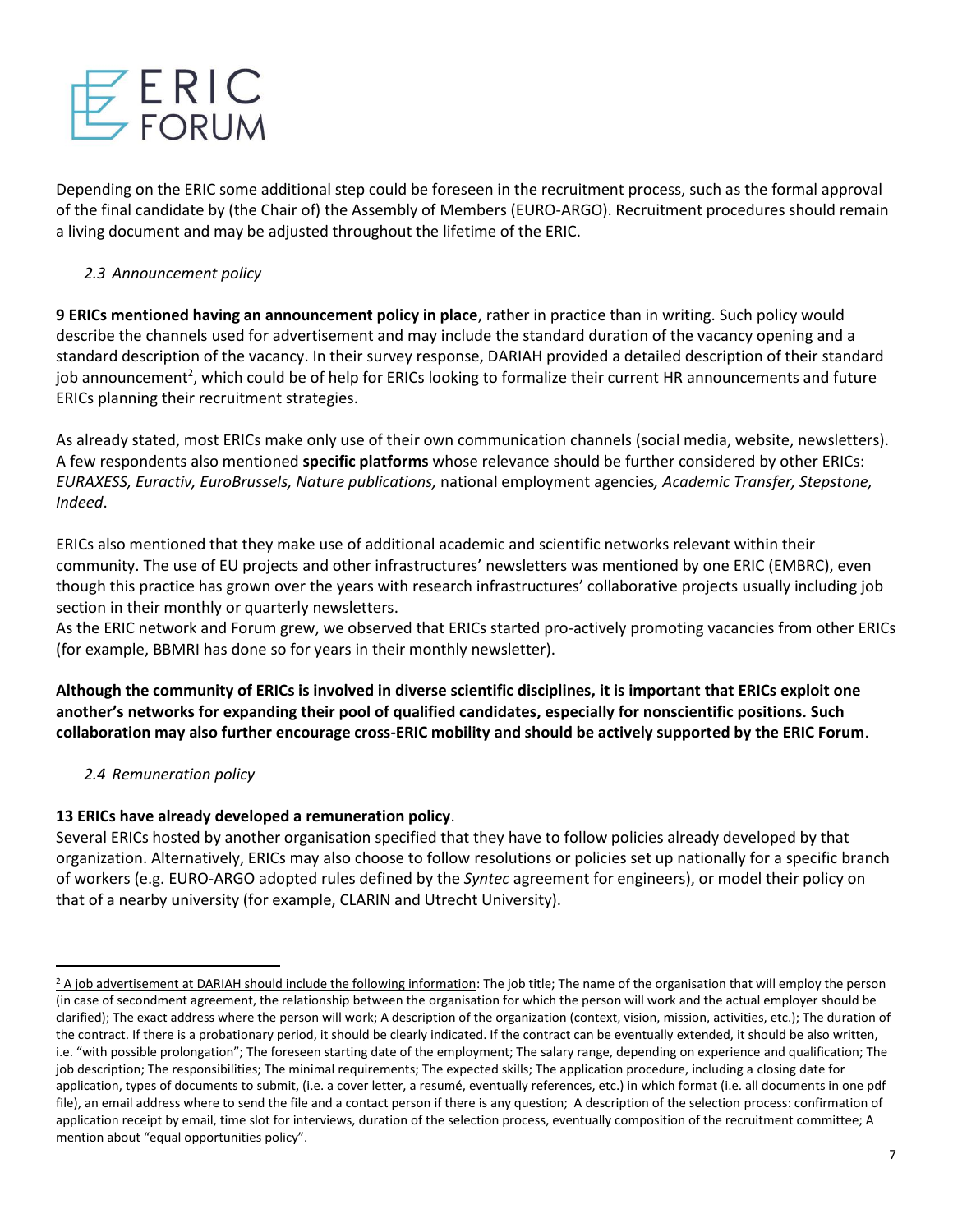

In other cases, ERICs used the support of external experts (EATRIS) to define a policy that would be competitive enough with industry standards. For example, EATRIS and ECRIN which are ERICs focusing on medical research, both made the choice to align their remuneration standards with those of the pharmaceutical industry so that they can attract and retain highly qualified candidates.

Remuneration policies may not apply to all ERIC staff: the policy may be deemed necessary only for executive positions and would not apply to seconded staff, whose formal employer is not the ERIC.

## **In most cases, ERICs' remuneration policies had to be approved by the Assembly of Members.**

Even though an ERICs decides not to adopt a formal remuneration policy, salary adjustments (e.g. based on inflation rate) should be foreseen from the start of the ERIC's operations and included in the initial multi-annual budget to be approved by the Assembly of Members.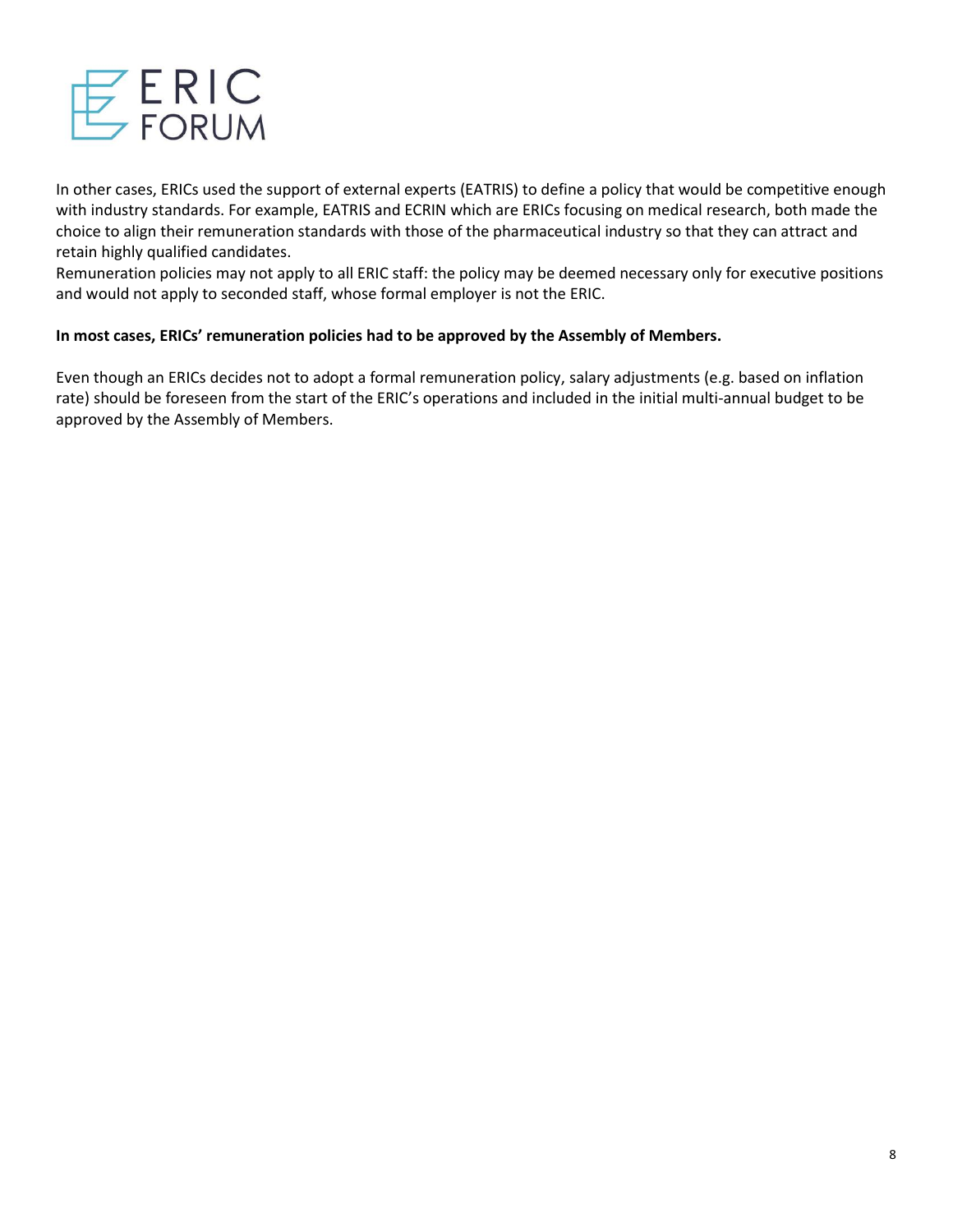

# **Part 2: Recruitment challenges faced by distributed ERICs**

In this second part, we will discuss the multiple recruitment challenges reported by ERICs in operations and distil lessons learnt for future ERICs.

**The HR needs of an ERIC under preparatory phase may substantially differ from those of an ERIC in operations**. Recruitment strategies should be carefully planned and assessed by any prep-ERIC going through this important transition. In addition, recruitment may be particularly challenging for ERICs which are in their early operations. Once the ERIC status granted, we observe that most ERICs will then kick off their recruitment procedures and rapidly expand the prep-phase team shortly thereafter. Prep-phase staff of the RI may seamlessly be "transferred" to the ERIC, or in some cases, the staff would have to formally apply for the same position at the ERIC (ex: EU-OPENSCREEN) through public recruitment, including for executive leadership positions, which may delay the effective start of a new ERIC's operations.

Furthermore, we observe that an increasing number of distributed ERICs employs staff working in different countries, leading to great diversity of contractual arrangements in different countries than the ERIC's statutory seat. This is a development and a challenge which should be closely monitored by the Forum.

## 1. ERIC's recruitment challenges with directly contracted staff

On the one hand, the attractiveness of ERICs as employers should be underlined: ERICs are newly established international organisations, facilitating scientific breakthroughs and societal progress, which brings substantial opportunities for staff to innovate and to professionally grow as the ERIC grows.

On the other hand, most ERICs are still currently considered as relatively "young" organisations, in the sense that **they still suffer from limited visibility which may hinder their capacity to attract highly qualified candidates, especially outside of their specific scientific networks.**

However, the first wave of established ERICs acknowledged that as they grew, refined their recruitment and communication strategies, and gained more visibility in their field, the quantity and quality of candidates has been improving throughout the years. Such evolution also demonstrates the importance for new ERICs of establishing a robust recruitment strategy with close attention paid to announcement channels, as well as guaranteeing attractive and competitive employment conditions for their staff right from the start of the ERIC's operations.

When sharing some of the challenges they faced with attracting qualified candidates, ERICs mentioned the following:

• Competitive package for executive positions

Several ERICs acknowledged the importance of **planning for an attractive remuneration package when recruiting senior leadership positions**, meaning that if relevant to the ERIC and in order to recruit highly qualified candidates, that package may be higher than the standards expected in academia.

• Attractive location for ERIC statutory seats and hubs

Although the location of the ERIC statutory seat (and most often, the location of the hub) may have been decided by the Assembly of Members much before the ERIC status was obtained or may naturally remain where the preparation phase was handled, several ERICs highlighted **specific recruitment challenges directly linked to where the ERIC is formally established**.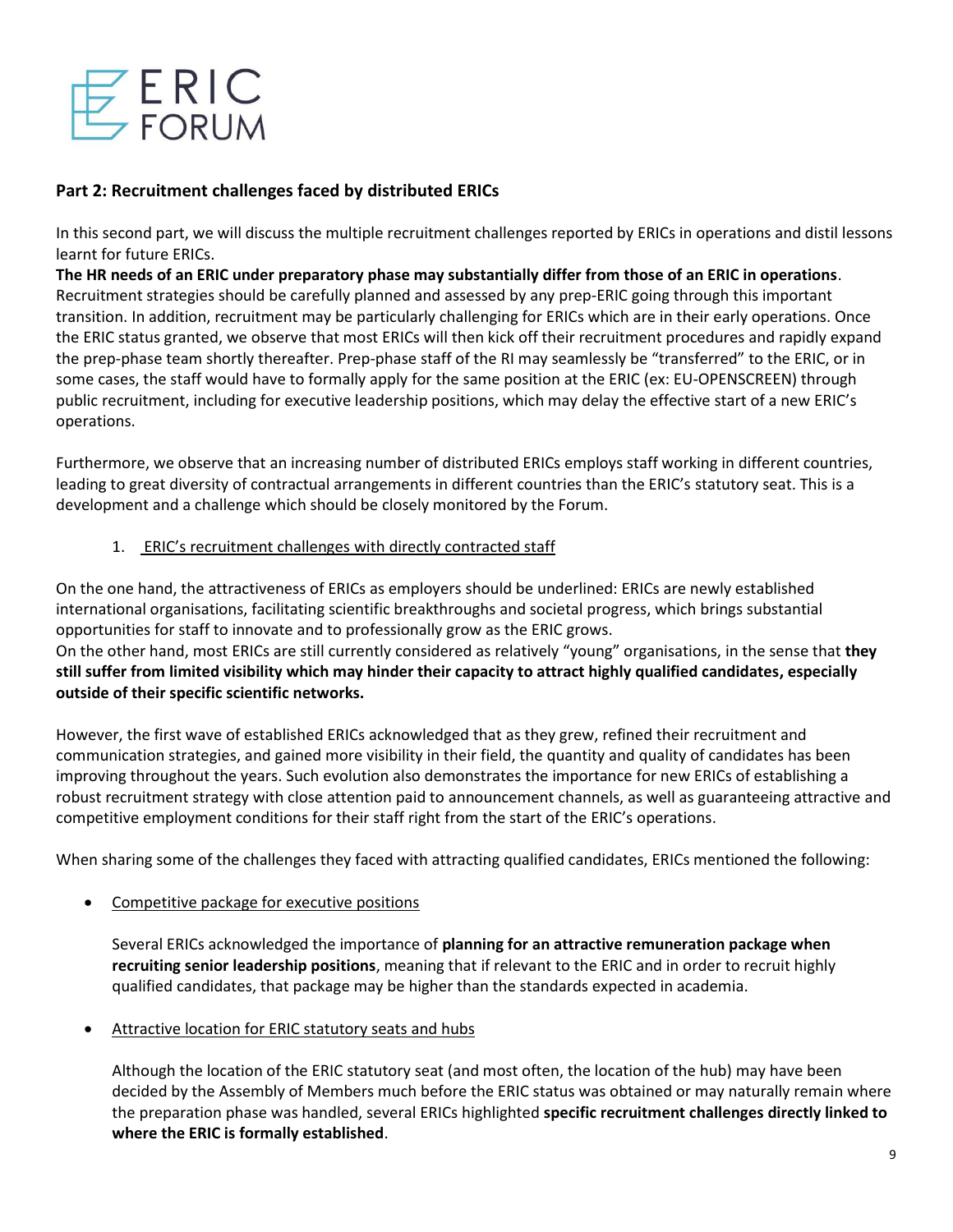

They pointed out the cost of living as being one deterring factor for candidates to apply – an observation made by both EMBRC, whose legal seat is located in Paris (FR) and INSTRUCT, whose legal seat is located in Oxford (UK).

In addition, the choice, for the seat or a major hub of a European smaller city rather than a capital would also mean that the city may be less connected to international transportation hubs, making frequent travel lengthier for the ERIC's staff, and may offer less attractive conditions for international candidates, such as international schools for their children.

ELI, a prep-ERIC with multiple operational seats (or hubs) in Eastern Europe, plans to hire staff in two facilities located in Hungary and Czech Republic. Its director is already well aware that the Hungarian facility, located 2 hours from the capital, Budapest, may be a problem to attract international staff and is discussing with local authorities the possibility of setting up an international school.

Although this option can only be explored for ERICs that hire a substantial number of employees at the same location, this pro-activeness demonstrates the importance for the prep-ERIC to plan for an attractive work environment.

On the contrary, other ERICs, such as EATRIS, whose legal seat is based in Amsterdam (The Netherlands) and ECRIN, with legal seat based in Paris, noted that operating in a capital city had been a true asset for their recruitment in their hubs so far and helped their organisations have access to a large and diverse pool of candidates at local level.

ERICs that plan to hire international staff could for example foresee an additional "welcome package" to contribute to moving costs.

Staff mobility and career development

Most distributed ERICs teams are and will remain relatively small – between 10 and 20 employees, as long as their direct operations will be limited to the legal seat. In this context, **upward mobility within small teams remains very limited**, which may weaken ERIC's ability to attract and retain talent. Career development opportunities, and the future possible development of direct operations in several Countries should therefore not be overlooked. Specific attention should be paid to budgeted (cross-)training, staff's personal growth, and maintaining a healthy and rewarding work culture.

**Limitations on contracts' duration** can also be a challenge: some ERICs have to follow the host institution's policy. For example, the Euro-Bioimaging Bio-Hub staff is employed under EMBL's Staff rules and regulations, which may limit the contract duration of Euro-Biomaging's staff. Some others may depend on the continuation of third-party funding and/or membership funding to retain staff (for example, project management staff for EU grants).

Another threat identified by ERICs staff is also the risk of **seeing the ERIC terminated** as termination is a step foreseen by ESFRI lifecycle approach of a research infrastructure<sup>3</sup>. In this context, staff may perceive job protection as insufficient, especially when they previously held secured academic positions, and there is no longterm commitment from the member countries.

<sup>3</sup> ESFRI Roadmap 2021, Public guide, page 19.

[https://www.esfri.eu/sites/default/files/ESFRI\\_Roadmap2021\\_Public\\_Guide\\_Public.pdf](https://www.esfri.eu/sites/default/files/ESFRI_Roadmap2021_Public_Guide_Public.pdf) (last accessed: January 15, 2021)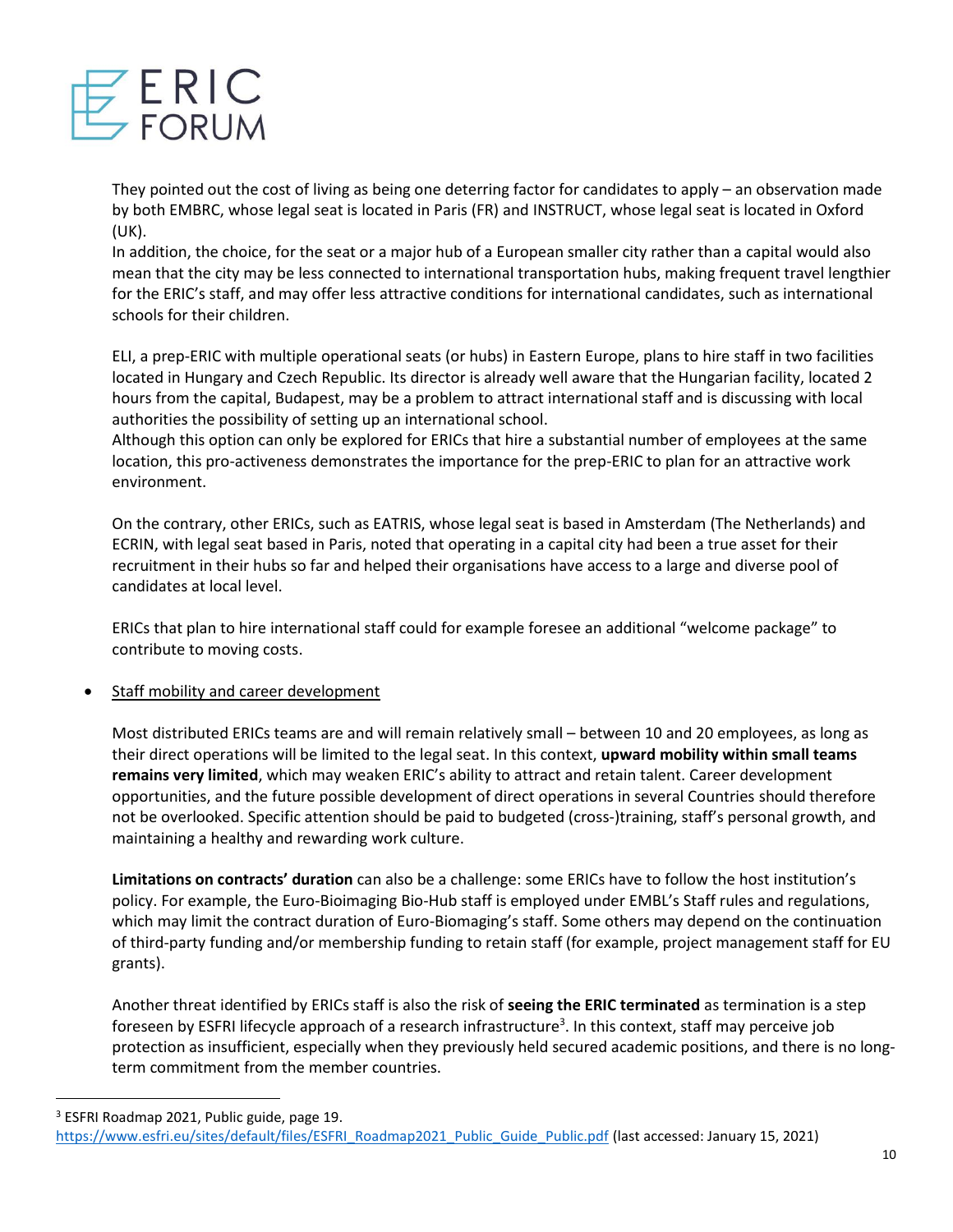

ERICs as well as prep-ERICs, such as ELI, may also perceive these **challenges as opportunities to recruit earlycareer to mid-career staff** and ensure that the experience young graduates acquire working for the ERIC is a decisive steppingstone for their future career development. Once they have accumulated enough seniority, former ERIC staff would then become attractive candidates for Universities, Research Institutions, or Industry.

## • Attracting candidates with the right skillset

Several ERICs expressed difficulty hiring highly performing candidates for communications roles which required both scientific knowledge and communication experience – for roles requiring very specific technical knowledge (for example, IT personnel), or for lower-level candidates (INSTRUCT), laboratory staff (EU-OPENSCREEN), technicians and operators. In all cases, the issue is however not specific to ERICs and is a recruitment problem recognized nationally and globally.

As ERICs are gaining a strategic involvement in the development of the European Open Science Cloud, one can expect **that ERICs will continue to seek more staff with IT and data expertise**, which is already in high demand, also from industry. ERICs should take into consideration that t**hose positions may require more time to be filled and may foresee the support of external recruiters in their budget** to attract the right candidates.

## Attracting candidates from academia

We observe that ERICs make much use of existing academic networks and academic channels to support their recruitment (for example, jobs.ac.uk or the Academic Transfer platform<sup>4</sup> in the Netherlands). In this context, **ERICs hosted by universities acknowledged that the network and visibility acquired by the university constitutes a substantial asset for recruitment**, especially in the early years of the ERIC's operations.

It is expected that scientific positions may be filled by candidates with prior academic track. But a few respondents shared that ERICs may have difficulty competing with benefits offered by academic institutions and could appear as less attractive employer to academic candidates. An employee at a university would usually benefit from a standard contract, which guarantees higher level of job protection than ERICs whose employment contracts may be unexpectedly shortened or ended if they lose funding or member countries. Obviously, chances for a university to permanently close in the future remain much lower than the termination of a RI.

In larger academic organisations, unions are expected to negotiate salary adjustments to compensate for inflation while those adjustments may require bilateral negotiations for ERIC staff. Transitioning from a university position to an ERIC position could also mean a loss of rights and benefits, in terms of seniority, or pension benefits. These concerns may impact on the ERICs' retention of staff.

Yet, it is also important to underline that ERICs at their establishment very much operate like "scientific startups", usually following a relatively flat organizational structure, requiring staff to wear multiple hats and offering them the opportunity to innovate and take part in "something new". For academic posts, such flexibility could also mean more academic freedom than universities can provide for.

<sup>4</sup> <https://www.academictransfer.com/en/>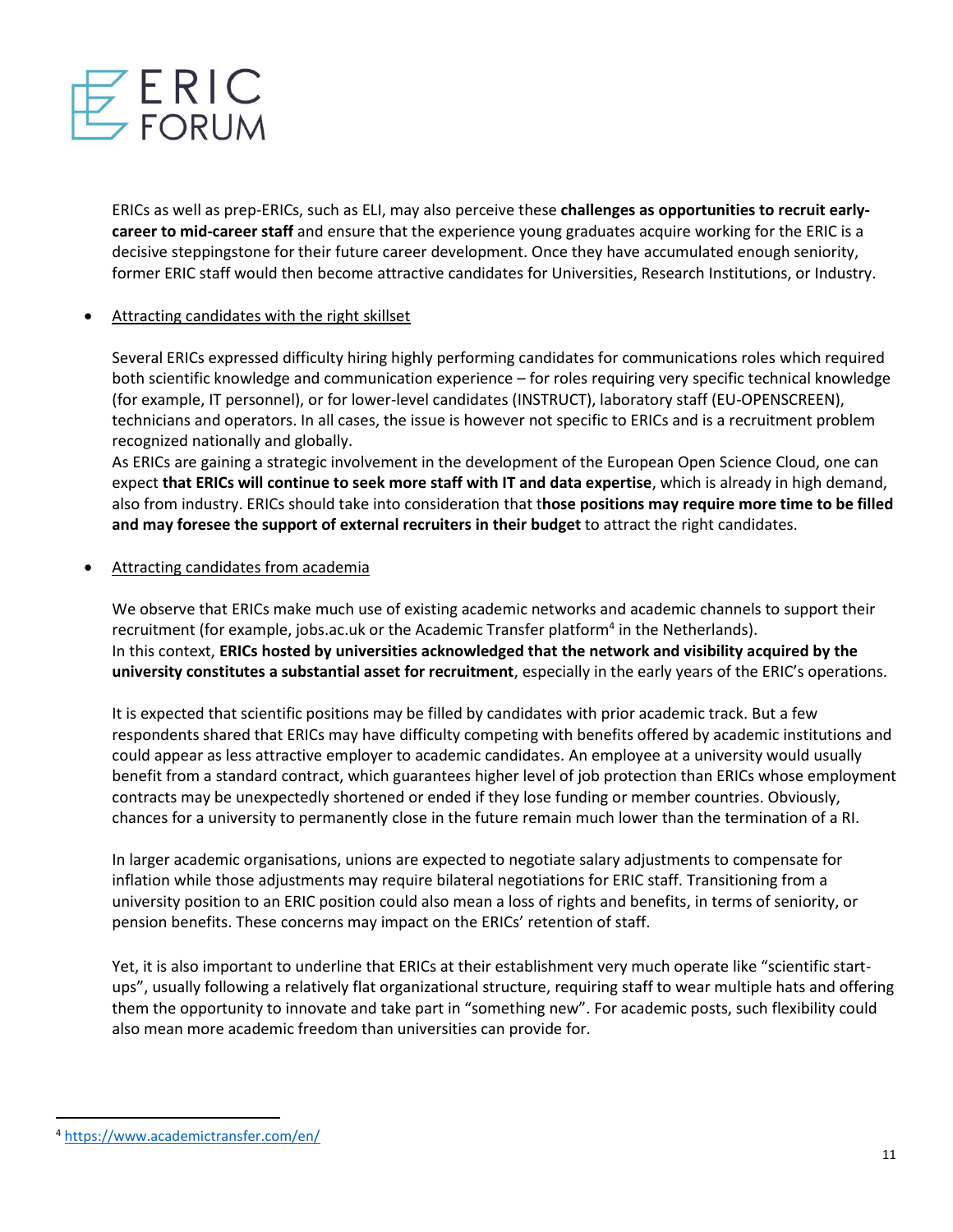

**These observations reiterate the importance for prep-ERICs and ERICs to ensure they are competitive employers and pay close attention to the working conditions and training opportunities offered by "competitor employers", such as universities and other international research organisations**.

• Specific challenges of new ERICs

Recruitment procedures may also be hindered by the time required to set up relevant recruitment and employment policies, contracts, payroll administration as well as delays with receiving the membership fees from member countries. These difficulties were for example experienced by EU-OPENSCREEN based in Germany, where one year was needed for the infrastructure to appear on the public registry, which then required an advanced payment from the host country to cover personnel costs.

## 2. ERIC's recruitment challenges with staff based outside the host country

Distributed ERICs usually interact with different kinds of staff. Beyond a small team of directly employed staff working at the ERIC seat, they may also directly contract or second staff in the hubs and in the nodes, which means contracting staff in other countries than the seat's country.

### *2.1 Seconded and in-kind personnel in the nodes*

ECRIN facilitates clinical research and relies on "European Correspondents", based in each Member or Observer Country to ensure the efficient management of multinational trials.

## **Most of its Correspondents are currently seconded, meaning their salaries are paid by a host institution thanks to the country's membership fee.**

This scenario was already foreseen in ECRIN's statutes<sup>5</sup> and ensures that **even though ECRIN is not the direct employer**, **the correspondent is under the management authority of the ECRIN-ERIC Director General**. The correspondent works directly with ECRIN's hub team and one staff member from the hub acts as his or her line manager.

ECRIN is involved in the recruitment of seconded staff in the nodes and would join at the minimum the final rounds of interviews. The recruitment procedure is usually fully handled by the host institution.

In other cases, such as at EATRIS, the nodes may appoint "National Coordinators" to facilitate service provision (**in-kind personnel**). The national coordinators are directly employed by the node institution and would usually work part-time on EATRIS activities dedicating the rest of their working time to other activities. The national coordinators are not seconded to the ERIC as their salaries are paid exclusively by the node institution.

However, in practice the national coordinators must interact on a regular basis with the EATRIS seat. Therefore, EATRIS chose to establish "national coordinators collaboration agreements" to clarify and facilitate the relationship between EATRIS and individual national coordinators. In addition, a description of the missions of national coordinators was

<sup>5</sup> <https://eur-lex.europa.eu/LexUriServ/LexUriServ.do?uri=OJ:L:2013:324:0008:0020:EN:PDF> – see Article 8.4: The ECRIN-ERIC European Correspondent shall represent the ECRIN collaborator hosted at each national hub. The work of the ECRIN-ERIC European Correspondent shall be under the management authority of the ECRIN-ERIC Director General, with a functional link to the national hub, and he/she shall act as relay to the national clinical research network and hub for the various ECRIN-ERIC activities such as structuring activities and provision of coordinated services.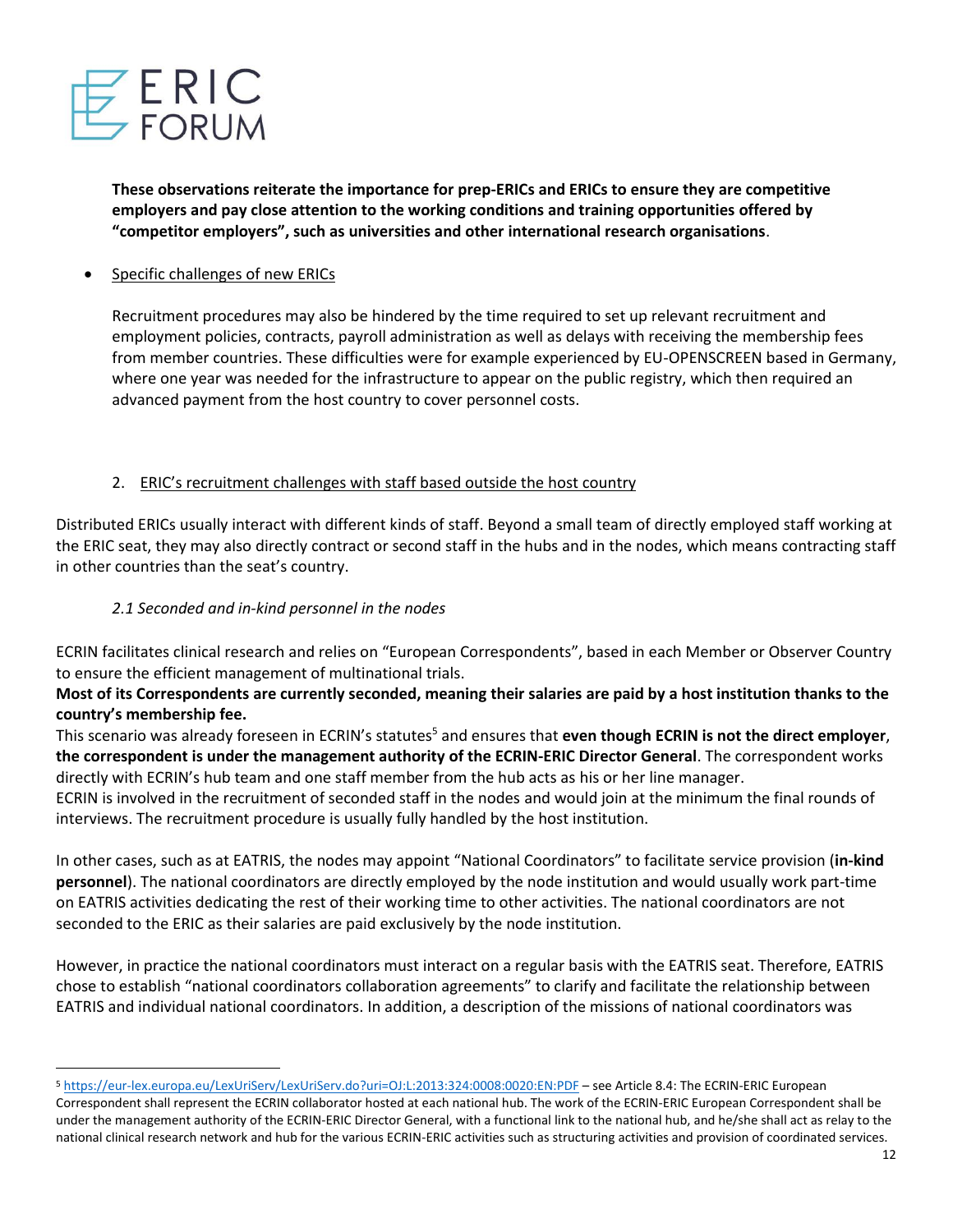

prepared by the EATRIS seat in order to facilitate their recruitment by heads of nodes and ensure consistency in the role across all EATRIS member countries.

The recruitment process has been managed by the node institution and EATRIS seat staff has been invited by nodes institutions to comment on the vacancy description and participate in final interviews. **However, this has not been systematic, which could limit the Seat's oversight on node staff activities**.

**Secondment can also be foreseen to support operations of the seat**. This is the case for DARIAH, which does not employ personnel in national nodes. DARIAH's central administration (hub) is distributed between four different countries, which implies – if you want to employ your staff directly - having a deep knowledge of labour laws and employment practices in each of them. This is hardly possible for a team of less than 15 people, and as a result, half of DARIAH's team is seconded; the other half is directly employed. When recruiting seconded personnel, the host institution is following its own procedure and policy, even if, similarly to other ERICs, DARIAH gives its input and take part in the recruitment process.

It is important to note that the use of both secondment and direct employment for similar positions may become an issue in the longer-term and this may also point to the need to develop an EU wide approach. As seconded employees follow the policies of the third party, while direct employees follow the ones set up by the ERIC, the ERIC may not be able to guarantee equal treatment for all personnel (remuneration policy, pension benefits, statutory holidays, etc.).

## *2.2 Contracted staff in other EU countries than the seat*

**7 ERICs among the respondents stated that they have contracted ERIC staff in other countries than the Hub**. Those ERICs did not state particular challenges in this context, apart from the necessary outsourcing costs for registering the ERIC outside the hub country and setting up payroll administration outside the Hub country, which is a nonnegligible investment. ERIC's ability to contract staff outside their hub's country certainly contributes to the competitiveness of ERICs as employers and could help them attract a larger pool of candidates, as candidates would not have to relocate. As a result, ERICs should also put in place clear teleworking policies and ensure that staff contracted outside the hub received equal treatment and benefit from attractive working conditions (e.g. teleworking allowance, regular visits to the hub office).

As more ERICs may continue to expand in that direction, the ERIC Forum is collecting best practices on this matter, which will be further explored in the deliverable 3.3 due in June 2021 (Best practices guidelines in employment and secondment for ERICs).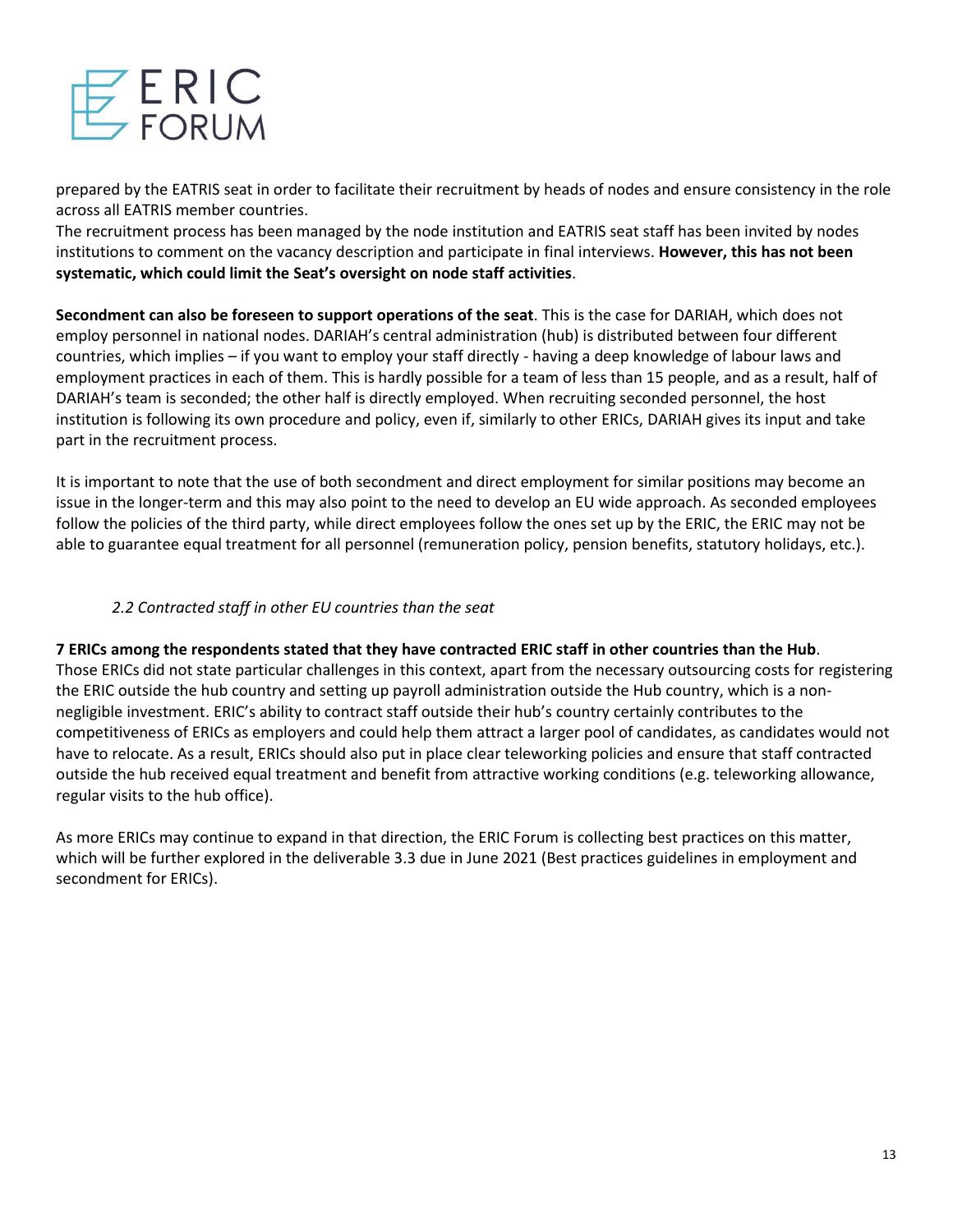

### **Part 3: Conclusions and ERIC Forum Recommendations**

### 1. Conclusions

Although most of the distributed ERICs do not have a department dedicated to Human Resources, a large majority of them have taken the appropriate and logical steps towards establishing procedures and policies (Equal opportunities policy, remuneration policy, recruitment procedure, etc.) to support their recruitment strategies and practices. They can rely on many channels for announcing vacant positions, usually leveraging their established scientific networks through their members, nodes and if applicable their host institution (which can truly be an asset given universities' employer visibility), their routine communication channels as well as additional platforms such as Euraxess or national employment agencies.

In practice, distributed ERICs acknowledged challenges that may have hindered their attractiveness as employers, and which led to lessons learnt that may be very beneficial for future ERICs: insufficient remuneration package for executive positions; an unattractive hub location for some candidates; limited staff mobility and career development perspectives; difficulty to find candidates with specific technical expertise; competition with academia's standard employment conditions and job protection. In addition, newly established ERICs had to face administrative hurdles before being able to employ any staff, which again demonstrates the importance of early planning and risk management strategies for future recruitment and employment.

To support service provision and user access in their multiple member countries, distributed ERICs often rely on seconded and in-kind personnel, who are located at the member institutions or the head of nodes. Although these employees may be under the authority of their local institution, distributed ERICs highlighted the importance of keeping an active role in the recruitment process, by co-drafting the job description and participating in the final interviews. Additional agreements may be foreseen to clarify roles and responsibilities of all parties involved.

Special attention should also be paid to equal treatment of ERIC staff, ensuring that contracted and seconded staff, at times for a similar role, as well as directly employed staff based in different countries, still benefit from similar working conditions and remuneration levels.

We also observed that ERICs increasingly contract staff in other countries than the hub's (through direct employment), demonstrating that ERICs also keep expanding their access to a pool of qualified candidates and their visibility as attractive employers across Europe.

Successful recruitment should be planned early and thoroughly especially when an infrastructure starts its transition into operations. Recruitment needs of ERICs should well identified and needs for non-scientific staff (communications, legal support, business development, grants management) should be well considered. The announcement strategy also deserves careful planning: will the staff be hired locally, which vacancies should be announced internationally, should the ERIC Forum's networks be utilized, etc.

As we observed, ERICs may in the early days of their operations suffer from limited visibility as recruiter and therefore only have access to a small pool of qualified applicants. Close attention to branding and communications strategies also contributes to raising the profile of the ERIC and may attract more of the right candidates for a position. As ERICs may have to compete with universities, international organisations, industry (and eventually other ERICs!) to attract talent, employment conditions (e.g. competitive remuneration, pension plan, holidays, training opportunities, etc.) must be attractive. In this context, prep-ERICs should not under-estimate the impact of the ERIC hub geographical location on their attractiveness as employers. Although as remote working becomes more frequent and ERICs increasingly contract staff in other countries than their hubs, one can assume that the importance of the hub's location will decrease.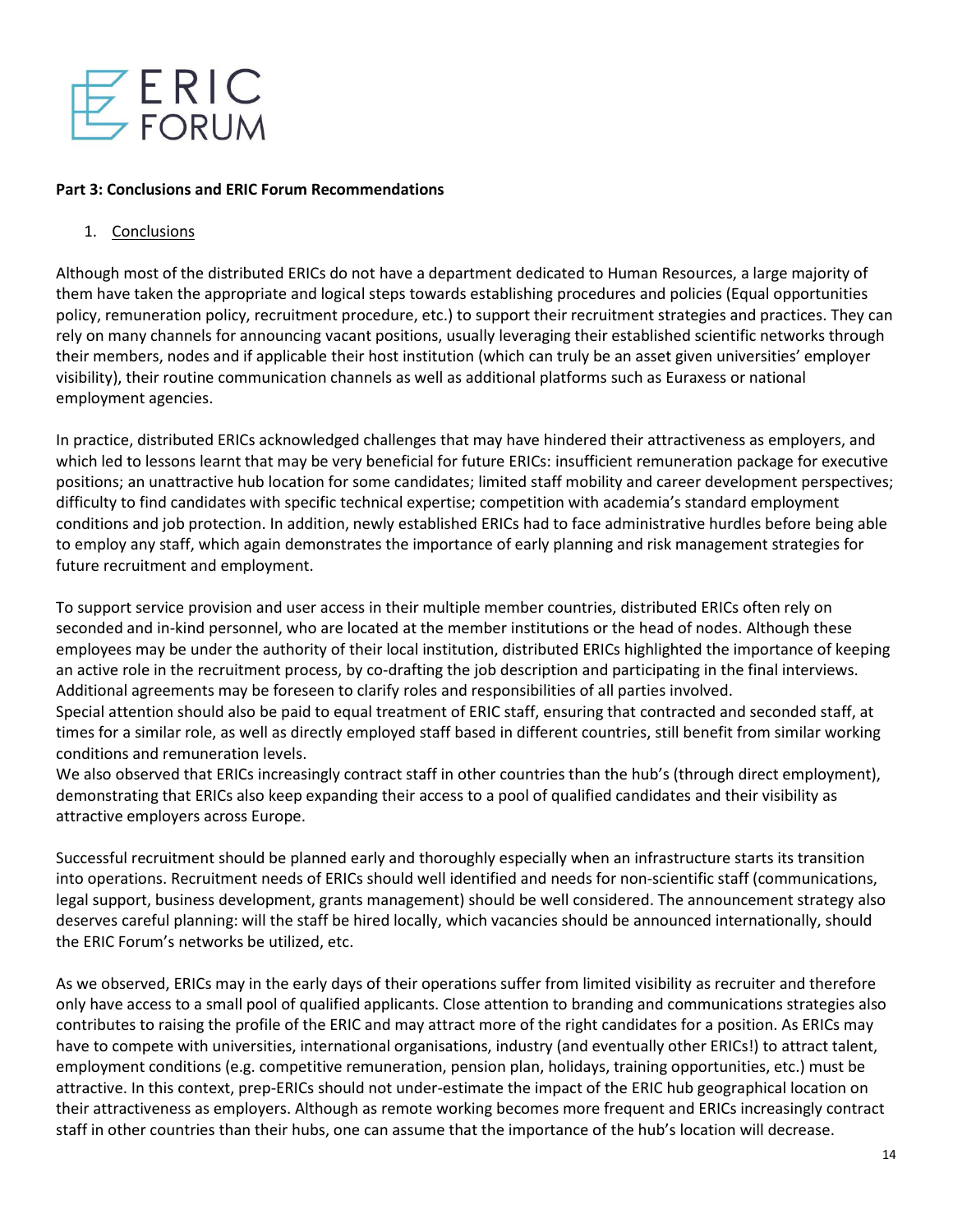

It is also important to underline that ERICs offer unique opportunities for staff to be part of developing and sustaining innovative international organisations, that will facilitate future scientific breakthroughs, and as such, are attractive employers. ERICs are equivalent to "scientific startups" and as ERICs matures and become more operational, they have the ability to offer their staff a flexible and international work environment as well as substantial opportunities for professional growth, as long as in-house training and staff's personal development are prioritized from the start of the ERIC's operations.

As we analyzed the challenges associated with the recruitment and inevitably the employment conditions offered by ERICs, and the fact that job protection may be a perceived issue for job applicants, we must acknowledge that long-term commitment of the ERIC's member countries to ensure sustainability of both the central seat and the whole distributed ERIC is essential to ensure that ERICs are and remain attractive employers in the future European Research Area.

## 2. Recommendations

This report also provides an opportunity to reflect on how the ERIC Forum could further support ERICs and prep-ERICs with improving their recruitment practices and addressing current and future challenges.

## **Encouraging cross-ERIC mobility**

Among the survey's responses collected, only one ERIC mentioned leveraging other RI's networks for recruitment purposes. The fact that the ERIC Community makes little use of other ERIC's dissemination channels including the ERIC Forum platform for announcing vacancies is clearly a missed opportunity. The ERIC Forum should ensure that any vacancy published by ERIC and prep-ERIC is systematically shared via its own channels and other ERIC's channels, therefore leveraging wider networks and possibly encouraging future cross-ERIC mobility of personnel, especially nonscientific staff.

Although only a few ERICs have joined the RESAVER<sup>6</sup> pension scheme until now, the prospect of more ERICs joining could also be an additional factor supporting future cross-ERIC personnel mobility, which remains rare. RESAVER pension scheme also facilitates the fair treatment of distributed ERIC's personnel employed in different countries as this allows all staff (as long as the country has joined the scheme) to benefit from a similar pension programme.

Additionally, mobility between the ERIC seat, hub(s), nodes and affiliated institutions should be further encouraged to support attractive career development opportunities and build stronger ties between staff involved in the various layers of the ERIC's operations. This situation has already led to a great diversity of contractual arrangements for some ERICs, which makes the exchange of best practices and contract templates even more relevant in the context of the ERIC Forum. The need for a reference contract or unified reference framework applicable in the various countries where the ERIC has operations could also be explored in the future.

## **Increasing the exchange of best recruitment practices (ERIC Forum Toolbox)**

• As part of the future ERIC Forum toolbox, Work Package 3 of the ERIC Forum project foresees the setting up of a repository of documents (statutes, policies, templates, etc.).

<sup>6</sup> [https://www.resaver.eu/;](https://www.resaver.eu/) current ERIC members are BBMRI and EATRIS.